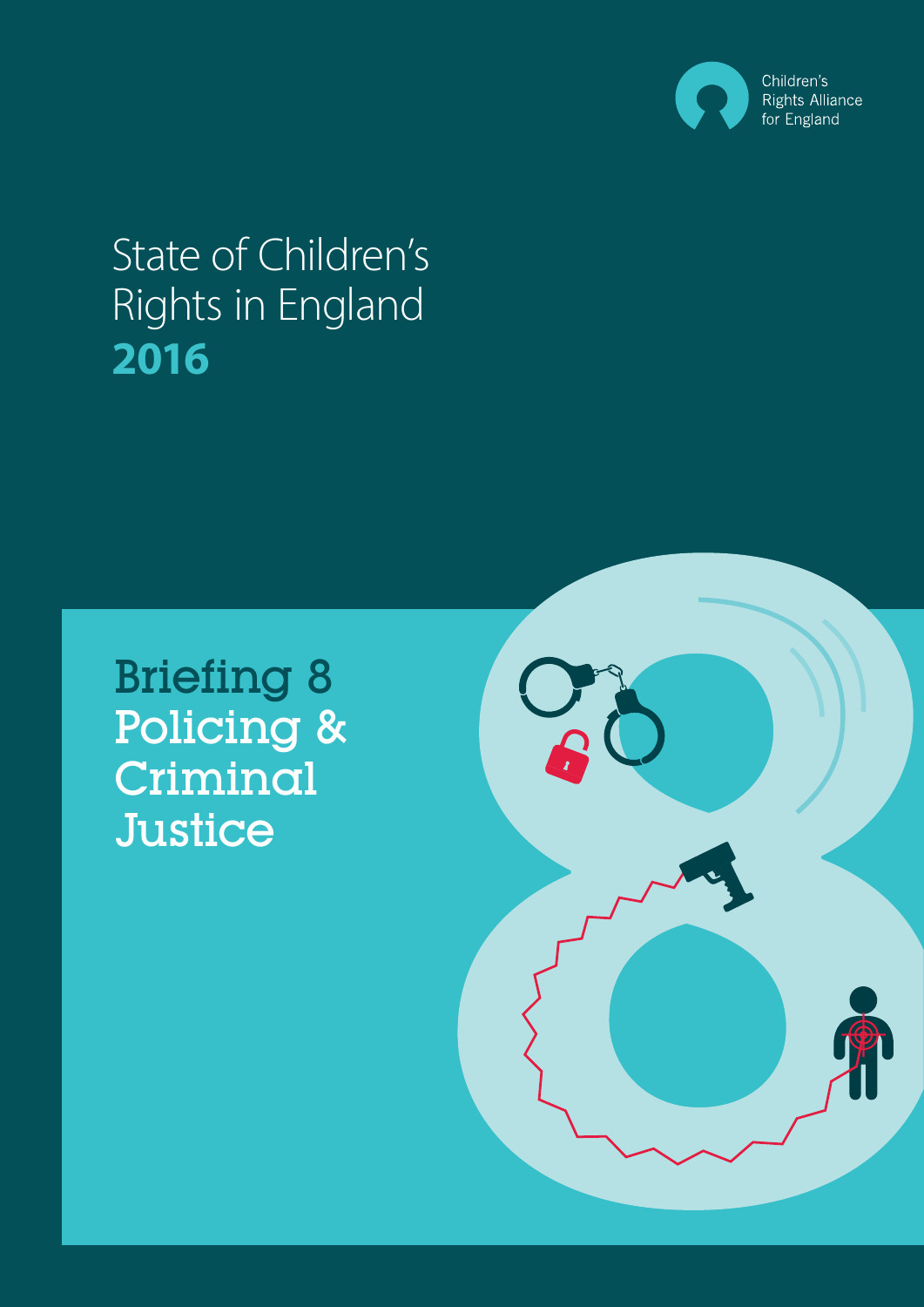# Briefing 8 Policing & Criminal Justice



**ARTICLE 15** Children have a right to meet together, and to join groups and organisations, as long as it does not stop others from enjoying their rights.

**ARTICLE 16** No child should be subjected to arbitrary or unlawful interference with his or her privacy, family, home or correspondence.

**ARTICLE 19** Children have a right to be protected from all forms of violence.

- **ARTICLE 37**
- No child should be subjected to cruel, inhuman or degrading treatment or punishment. Young people who commit offences should not be imprisoned for life.
- The arrest, detention or imprisonment of a child shall be used only as a last resort and for the shortest appropriate period of time.
- Every child deprived of liberty shall be treated with humanity and in a manner which takes into account his or her needs. Children should be kept separate from adult prisoners. They have the right to maintain contact with their family.
- Every child deprived of his or her liberty shall have the right to prompt legal advice.

## **ARTICLE 40**

- Children who are accused of, or recognised as having broken the law, shall be treated in a manner consistent with their sense of dignity and worth and which takes into account the desirability of promoting the child's reintegration into society.
- Children's privacy must be respected at all stages of the proceedings.
- States parties shall establish a minimum age of criminal responsibility.
- A variety of alternatives to custody must be available to ensure that children are dealt with in a manner appropriate to their wellbeing.

#### **Definitions and Glossary**

**Children:** This briefing refers to "children" which covers all children and young people under-18 as set out by article 1 of the UN Convention of the Rights of the Child (CRC).

**Youth secure estate:** There are three settings where children can be locked up within the youth secure estate: secure children's homes (SCHs), secure training centres (STCs) and young offender institutions (YOIs).

Youth Offender Institution (YOI): YOIs can accommodate boys between the ages of 15-18 years old and are run under Prison Service standards. YOIs tend to be larger than STCs and SCHs with lower ratios of staff to young people. YOIs currently hold 69% of all children in custody.

**Secure Training Centre (STC):** STCs hold boys and girls aged between 12 and 17. They are mainly run by private providers. They currently hold 21% of all children in custody.

**Secure Children's Home (SCH):** SCHs in England are run by Local Authorities and are overseen by the Department for Education. They generally accommodate remanded or sentenced young people aged 12-14 and girls and "at risk" boys up to the age of 16. SCHs range from 8-36 beds and have high staff to child ratios allowing focus on the emotional, physical and mental health needs of the children they look after. SCHs hold 10% of children in custody.

**Segregation or Solitary confinement:** refers to the confining of a child in custody in their bedroom, or another room or area as a means of control and without the child's permission or agreement, without a member of staff being present and with the door locked in order to prevent the child leaving.

**Remand:** when a court decides to remand a child to custody they will be kept in one of the institutions in the youth secure estate until their next court hearing or trial.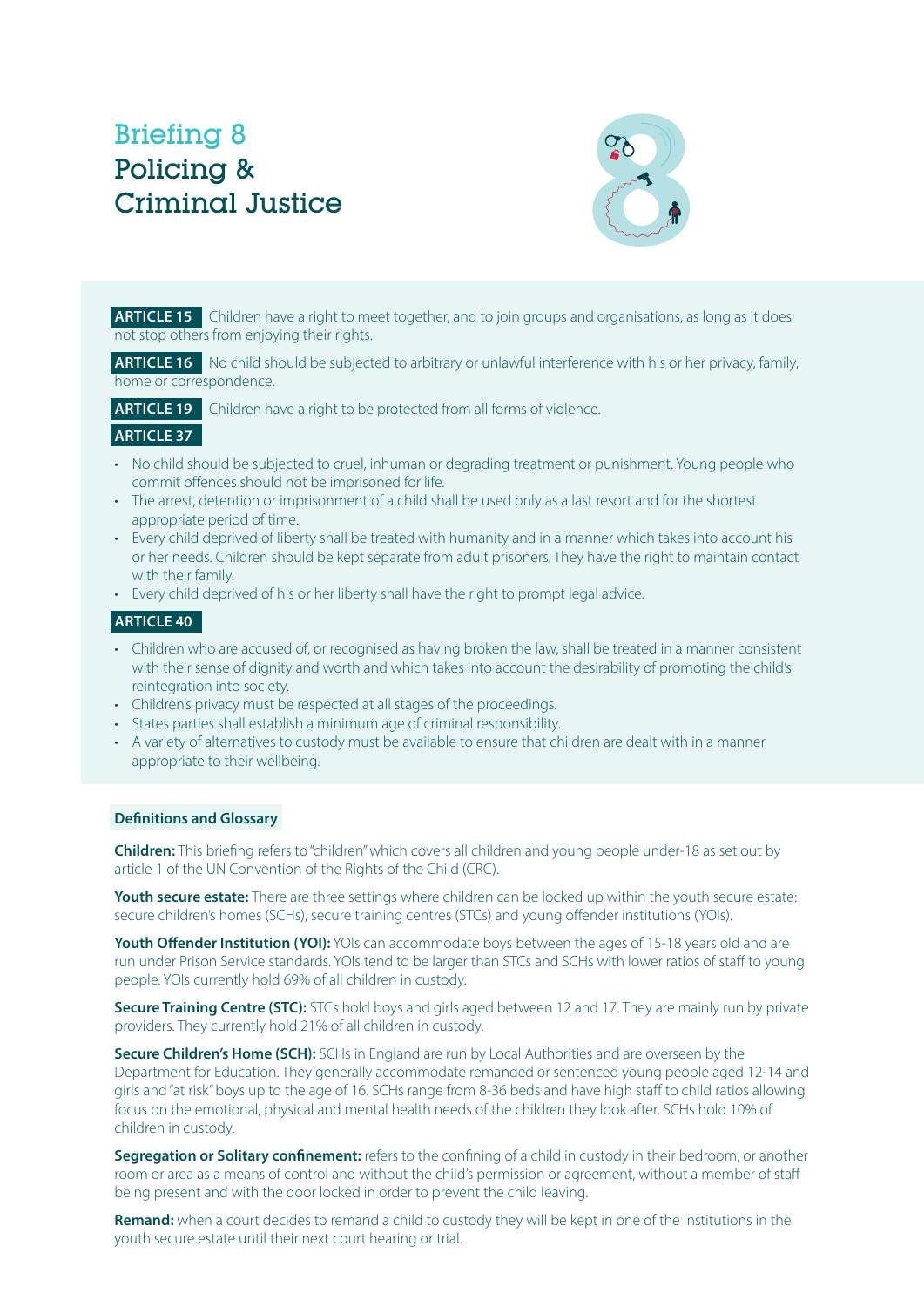# About this briefing

The UK ratified the UN Convention on the Rights of the Child (CRC) in 1991. This means that all areas of government and the state; including local government, schools, health services, and criminal justice bodies, must do all they can to fulfil children's rights. In June 2016 the UK Government was examined by the UN Committee on the Rights of the Child (the UN Committee) on its compliance with the CRC for the first time since 2008. The UN Committee set out a number of concerns (summarised below) and recommendations (Concluding Observations) for change.<sup>1</sup>

This briefing is part of CRAE's *State of Children's Rights 2016* and assesses the progress made in England towards implementing the UN Committee's recommendations on civil liberties and criminal justice - which is an area of Special Protection Measures in the CRC. It highlights areas of progress, concern and improvement

# **What is the CRC?**

The CRC applies to all children aged 17 years and under and sets out the basic things that children need to thrive - the right to an adequate standard of living, to be protected from all forms of violence, an education, to play, be healthy, and be cared for. Children's rights should act as a safety net – meaning children always receive at least the minimum standard of treatment whatever the changing economic climate.

The CRC has four guiding principles (General Principles) which are rights in themselves but also the framework through which all the rights in the CRC should be interpreted. They are: non-discrimination (article 2); the best interests of the child (article 3); survival and development (article 6); and respect for the views of the child (article 12).

England's compliance with these General Principles is covered in Briefing 1: General Measures of Implementation and General Principles of the CRC.

since July 2015 when CRAE coordinated the England Civil Society report to the UN Committee as part of the last reporting process.<sup>2</sup> This was endorsed by 76 civil society organisations.

This briefing is based on written and oral evidence from CRAE's members and additional analysis of recent laws and policies, newly published research, official statistics, and responses to Freedom of Information (FOI) requests.

#### **Concerns of the UN Committee 2016**

- Children's rights to be visible, to access space and move freely in public spaces being curtailed by the police through antisocial behaviour policies and the use of stop and search
- Use of Tasers on children
- Children with mental health conditions being detained in police custody due to shortage of places in mental health settings
- The minimum age of criminal responsibility remains 10 years old for England
- Detention is not always applied as a measure of last resort
- The number of children in custody remains high, with disproportionate representation of ethnic minority children, children in care, and disabled children
- Access to education and health services, including mental health services, is insufficient for children in custody
- The increased use of restraint on children in custody in England – particularly the use of physical restraint on children to maintain good order and discipline in YOIs and the use of pain-inducing techniques on children in custodial settings
- Segregation, including solitary confinement, is sometimes used for children in custody, including in YOIs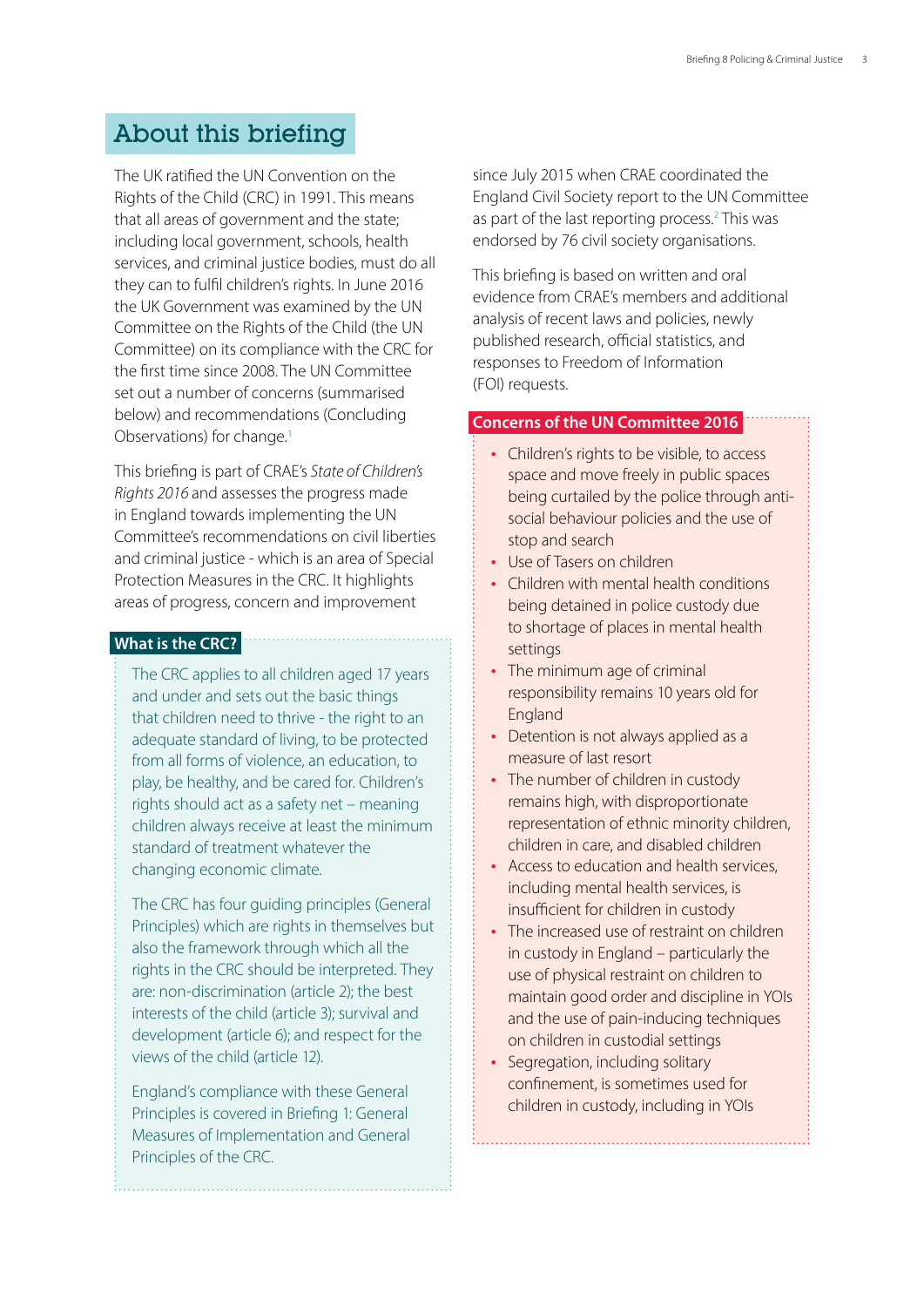# **Introduction**

Children in conflict with the law are children first. The CRC recognises this and says that, wherever possible, children should be dealt with outside the criminal justice system.

In 2015, following a fall in numbers of children in the youth justice system, the Government commissioned a review to examine "what works" in preventing youth crime; how the youth justice system can successfully interact with other children's services; and whether the youth custody estate is fit for purpose. The interim report of the Taylor review<sup>3</sup> contained encouraging findings but, with a change in Government leadership, youth justice is at a crossroads and it is unclear what direction will now be taken.

# What progress have we made?

The National Police Chiefs' Council (NPCC) has provided impressive leadership in setting new priorities for the policing of children. In April 2015, it published a *'National Strategy for the Policing of Children and Young People'*<sup>4</sup> , which emphasised *'it is crucial that in all encounters with the police those below the age of 18 should be treated as children first. All officers must have regard to their safety, welfare and well-being as required under… the CRC.'* The Strategy is being rolled out across England and progress is being monitored by the new NPCC lead on children and policing.

Statistics collated by the NPCC show that the use of police cells for children in mental health crisis detained under the Mental Health Act has fallen and police, increasingly, take children directly to health-based places of safety instead.

The Policing and Crime Bill contains a provision to prohibit children from being held in police custody under the Mental Health Act. This prohibition is welcome (and in line with the UN Committee's 2016 recommendation to the UK<sup>5</sup>). However, it is critical Government focus on making more CAMHS beds available and increase the support offered to children before they reach crisis point. See Briefing 7 for more information.

There has been a welcome fall in number of child arrests. In 2015 there were 101,926 child arrests in England and Wales: a reduction of 59% from 2010 to 2015.<sup>6</sup>

**In the year ending March 2015 there were 20,544 children entering the youth justice system for the first time (FTEs) - compared to 79,260 in 2008/09.** Not all children have benefitted equally from this reduction and there is a growing disproportionality among FTEs: from March 2010 to March 2015, the number of BAME children entering the youth justice system fell by 61% compared with a 70% fall for White children.<sup>7</sup>

The UN Committee said that children should not be inappropriately criminalised and, where possible, should be diverted from the youth justice system. Encouragingly, of the 20,544 FTEs in the year ending March 2015, 70% received a caution, with the remaining receiving convictions (predominantly resulting in community sentences).<sup>8</sup> However children must understand and freely agree to what is being proposed when they are "diverted"; be given the opportunity to seek legal advice; and, as stressed by the UN Committee in 2016,<sup>9</sup> have no criminal record as a result of the diversion<sup>10</sup>

The cumulative impact of these positive developments is fewer children in custody.

# Figure 1: Police use of s.136 Mental Health Act<sup>11</sup>



Number of children detained under s.136 taken directly to health-based places of safety

Number of children detained under s.136 taken directly to police cells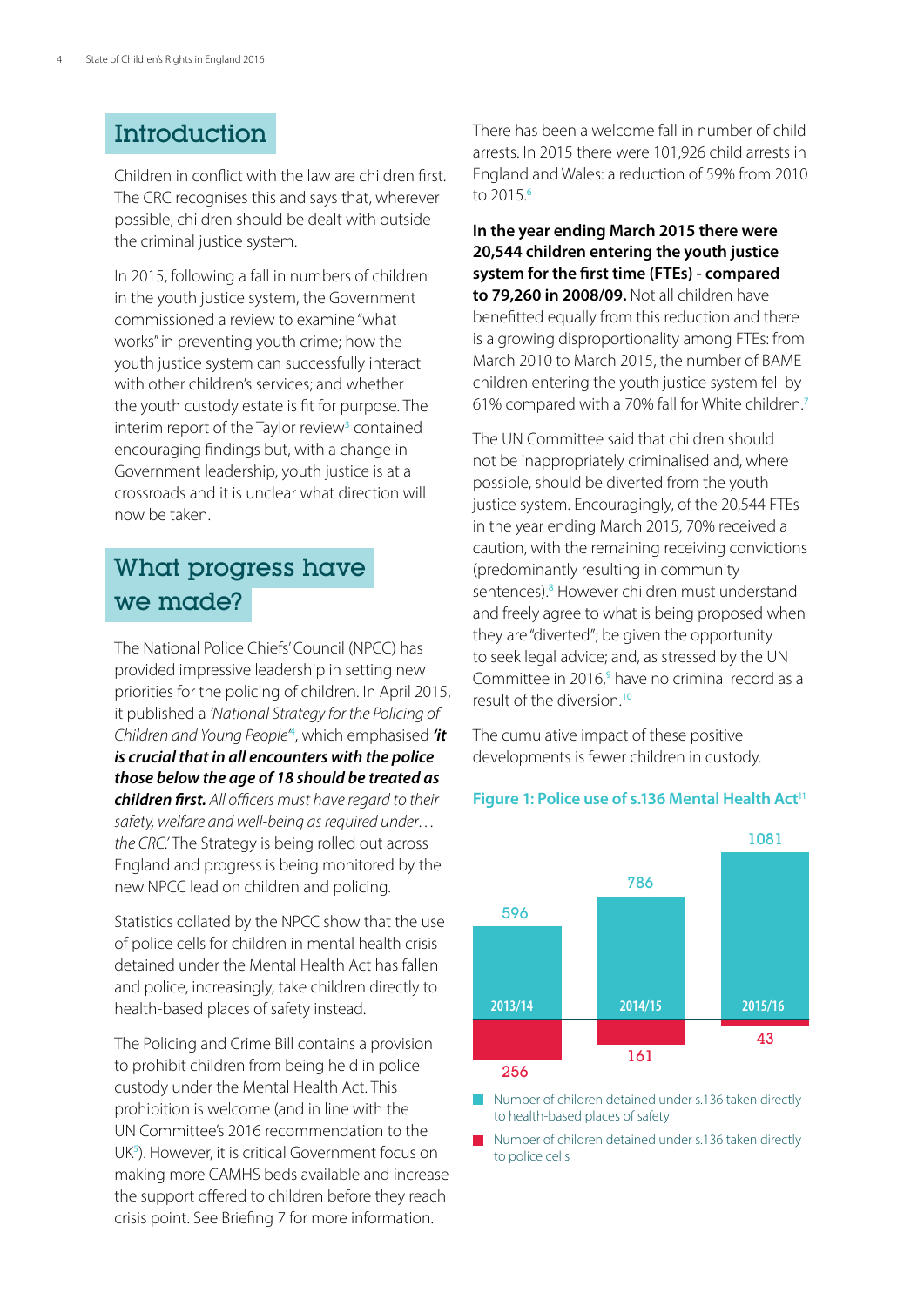# Where do we need to improve?

# **No movement on increasing the age of criminal responsibility**

The UN Committee has recommended that the UK should increase the minimum age of criminal responsibility from 10 years and implement a welfare-based approach to children's offending behaviour. The Government has refused.<sup>12</sup>

# **Policing**

# **Concerns over stop and search**

Serious concerns about the implications of stop and search for children's rights to privacy remain. In 2016 the UN Committee said that children's rights to privacy meant the Government must ensure the use of stop and search is proportionate, considering the age and maturity of the child, and non-discriminatory. The UN Committee also recommended better collation and publication of data on stop and search to help monitor its use on children.<sup>13</sup>

# **Lack of transparency on intrusive searches**

In 2015 Her Majesty's Inspectorate of Constabulary (HMIC) reported<sup>14</sup> that no official records were kept of how many children undergo more intrusive searches (including strip searches). Our FOI requests to police forces in England for data on the use of these searches revealed that many forces do not record stop and searches where more than outer clothing is removed – including strip searches and those with "intimate parts exposed".

Just over a third of all forces in England (14) were able to supply information about how often and on whom, these highly intrusive searches are carried out: **In 2015, 484 "more thorough" searches and strip searches were conducted on children in police custody.** The youngest children searched were 7 and 9 years old.

# **Use of Tasers on children increasing**

The UN Committee said the use of Tasers on children in the UK should be prohibited<sup>15</sup> echoing a previous recommendation by the UN Committee against Torture.<sup>16</sup>



CRAE's research shows there has been a 25% increase in the use of Taser on children in the two years between 2013 and 2015.

In 2013 Tasers were used against children in England and Wales at least 431 times. Our FOI requests to 44 police forces in England and Wales revealed that in 2015, Taser was used against children at least 538 times. Of all uses, more than a quarter (147) were against children aged 15 or younger. The youngest child fired on with a Taser was 12 years old.

In 2015 Tasers were fired at children 43 times, accounting for 8% of all uses (the same proportion as 2013).

# **Children still kept in police cells overnight**

Police custody is not an appropriate place for children to be detained. Data on the number of children held in custody overnight and the numbers transferred to local authority accommodation is not systematically gathered and published. FOI requests revealed that **in 2014/15, 22,792 children in England, including an eight year old, were held overnight in police custody.**<sup>17</sup>

Contributing to these high numbers is the failure to transfer children from police custody to local authority accommodation after they have been charged – despite the legal requirements under section 38(6) of the Police and Criminal Evidence Act. A test case is currently being taken behalf of a vulnerable 14 year old boy who was kept in a police cell overnight on multiple occasions because his local authority failed to provide alternative accommodation.<sup>18</sup>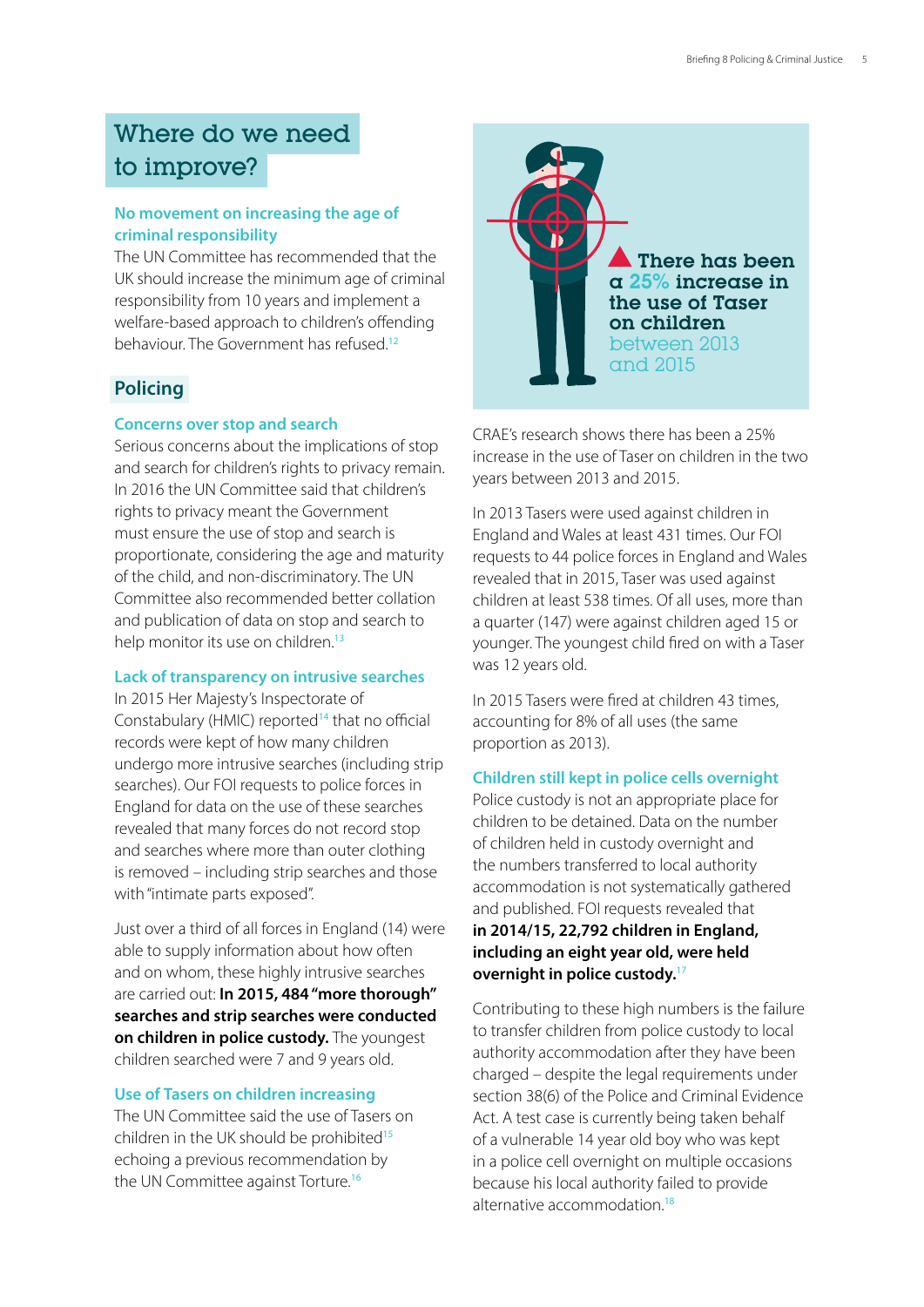The Home Office has developed a concordat setting out key actions government, police and local authorities must take to tackle this problem. Once published, a review of implementation should be held after one year.

#### **Increase in spit hood use**

A spit hood is a bag made of mesh-like material, with a drawstring to tighten it, which is put over the head. The Independent Police Complaints Commission (IPCC) has investigated the deaths of two adults following the use of spit hoods.<sup>19</sup> Some of the largest forces, including the Metropolitan Police (MPS) and Greater Manchester Police, do not currently use spit hoods. In November 2016 the MPS announced a pilot of spit hoods.<sup>20</sup>

Of 40 police forces in England, 17 currently use spit hoods. Of these, more than half (10) were able to provide us with data on their use on children. Responses to our FOI request revealed that:

- In 2015 spit hoods were used on at least 12 children in England with the youngest recorded age being 13 years old
- y **In the first nine months of 2016 the use of spit hoods on children doubled: at least 24 children in England were hooded** (with the youngest recorded age being 15 years old)

CRAE's research revealed that none of the policies or risk assessments supplied by police forces using spit hoods include specific reference to potential dangers or risks of using them on children.

# **Courts and legal proceedings**

#### **Child defendants not given enough support**

A system of specialist youth courts exists in England but clear breaches of the CRC have been found, for example, children being unable to understand what is happening in court and lack of appropriate training for those working on children's cases.<sup>21</sup>

In 2016, steps have been taken to ensure those involved in children's cases have appropriate training including development of toolkits<sup>22</sup> and training courses<sup>23</sup> on best practice and children's

# **Case study Use of Spit hoods**

Sophie\*, an 11 year old girl with a rare neurological disability similar to autism, was hooded, restrained and detained in police custody for a total of more than 60 hours.

Sophie's condition means she can become upset when over-stimulated and can sometimes spit out of frustration. Between February and March 2012 she was detained in police stations by Sussex Police on four separate occasions: once under the Mental Health Act and three times for minor offences committed after she became distressed.

#### Her mother said:

*'It was very traumatic for Sophie to be hooded by police officers. Due to her disability she finds it very upsetting to have someone even touch her head. Having strangers put a bag over her head when she was already extremely distressed was profoundly shocking for her.'*

Sophie was twice held in cells overnight but the police refused to let her mother see her. Even though she spent over 60 hours in custody on four separate occasions, Sussex police repeatedly failed to provide Sophie with an appropriate adult: despite the clear legal requirement that officers must ask for one to attend a police station to support a child as soon as possible after their detention.

In June 2016 the IPCC found 11 officers and one police staff member had cases to answer for misconduct and criticised a *'widespread failure by Sussex police officers to document their use of force in relation to [Sophie]' adding: 'using force on a person so young and vulnerable is a grave occurrence.'*

In response, Sussex police said it has updated its training on the use of spit hoods. The force has not changed its policy to ensure officers are prohibited from using spit hoods on children.

\* *Not her real name*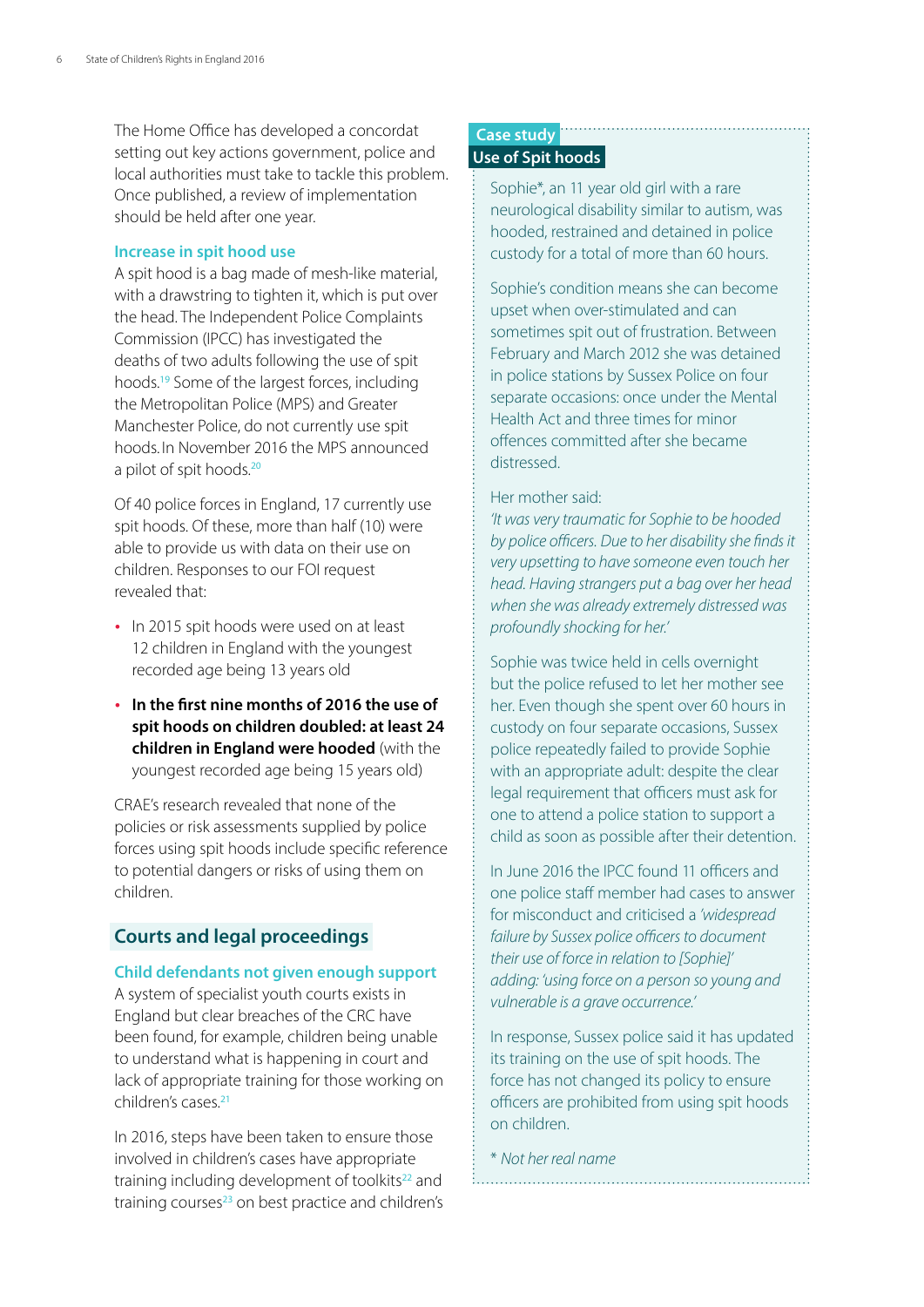rights for lawyers practicing in the youth court. However, serious concerns remain about the level of support available to child defendants, in the form of intermediaries, to enable them to participate effectively.

# **Improved treatment of child victims and witnesses**

Following a court ruling in  $2015<sub>1</sub><sup>24</sup>$  the legal profession has developed new guidelines and training on the use of less intrusive techniques for cross-examination of child victims and witnesses.<sup>25</sup> The Government doubled the number of Witness Intermediaries at the end of 2015 to help child victims and witnesses give evidence and, from 2017, courts will roll out recorded pre-trial cross-examination in the Crown Courts so that vulnerable witnesses do not have to give their evidence at trial.<sup>26</sup> This is an improvement that the UN Committee urged the UK to make.<sup>27</sup>

#### **Inadequate reporting restrictions**

Courts in England have powers to restrict the identification of children appearing in court proceedings but significant gaps remain: the new anti-social civil injunctions presume that children subject to an injunction will be publicly named unless the court orders otherwise<sup>28</sup> and; new powers to impose lifelong reporting restrictions in criminal proceedings to children who are witnesses and victims do not extend to child defendants.<sup>29</sup> This means a child defendant can be identified when they turn 18, contrary to the child's best interests.<sup>30</sup>

#### **Sentencing not meeting child rights standards**

Contrary to the UN Committee's recommendation<sup>31</sup> between 10 and 25 children are given mandatory life sentences each year.<sup>32</sup> In November 2016 a review of race and disproportionality in the criminal justice system revealed that, of those convicted at magistrates' court, **for every White child sentenced to custody, 1.2 Black and approximately 1.4 mixed ethnic boys received custody.**<sup>33</sup>

# **Children in custody**

# **Custody not used as a last resort**

By August 2016, the population of the youth

secure estate had fallen to 881, a reduction of more than 70% since August 2008. Although welcome, detention is still not used as a last resort and England and Wales still have the highest child custody rate in Western Europe.<sup>34</sup>

In 2016, the UN Committee recommended the UK: *'establish the statutory principle that detention should be used as a measure of last resort and for the shortest possible period of time and ensure that detention is not used discriminatorily against certain groups of children.'* However:

- Children continue to be sentenced to custody for breaching community orders, for minor offences and for failing to comply with civil orders where the behaviour itself is not a criminal offence
- Children are not being detained for the shortest possible period of time. The average length of time spent in the youth secure estate has increased from 82 days in 2011 to 100 days in 2015. In 2014/15, 23% of the average population of children in custody were on remand. Of these 63% were eventually given a non-custodial sentence (including 25% who were acquitted).<sup>35</sup> The average length of time that children on remand spend in custody has increased by a week: from an average of 45 days in 2012/13 to 52 days in 2014/15<sup>36</sup>
- Children with experience of care are overrepresented in custody. In May 2016, an independent review<sup>37</sup> found that **around half of the 1,000 children currently in custody in England and Wales have experience of the care system.** This is despite fewer than 1% of all children in England, and 2% of those in Wales, being in care
- There has been an increase in the overrepresentation of BAME children in the youth secure estate: in August 2008, black and minority ethnic children made up just over 25% (778) of the imprisoned population; by August 2016, they accounted for more than 42% (373)<sup>38</sup>

The National Association for Youth Justice has highlighted that *'while the number of children in custody has declined those 'left behind' are typically more vulnerable, more disadvantaged'*<sup>39</sup> and Her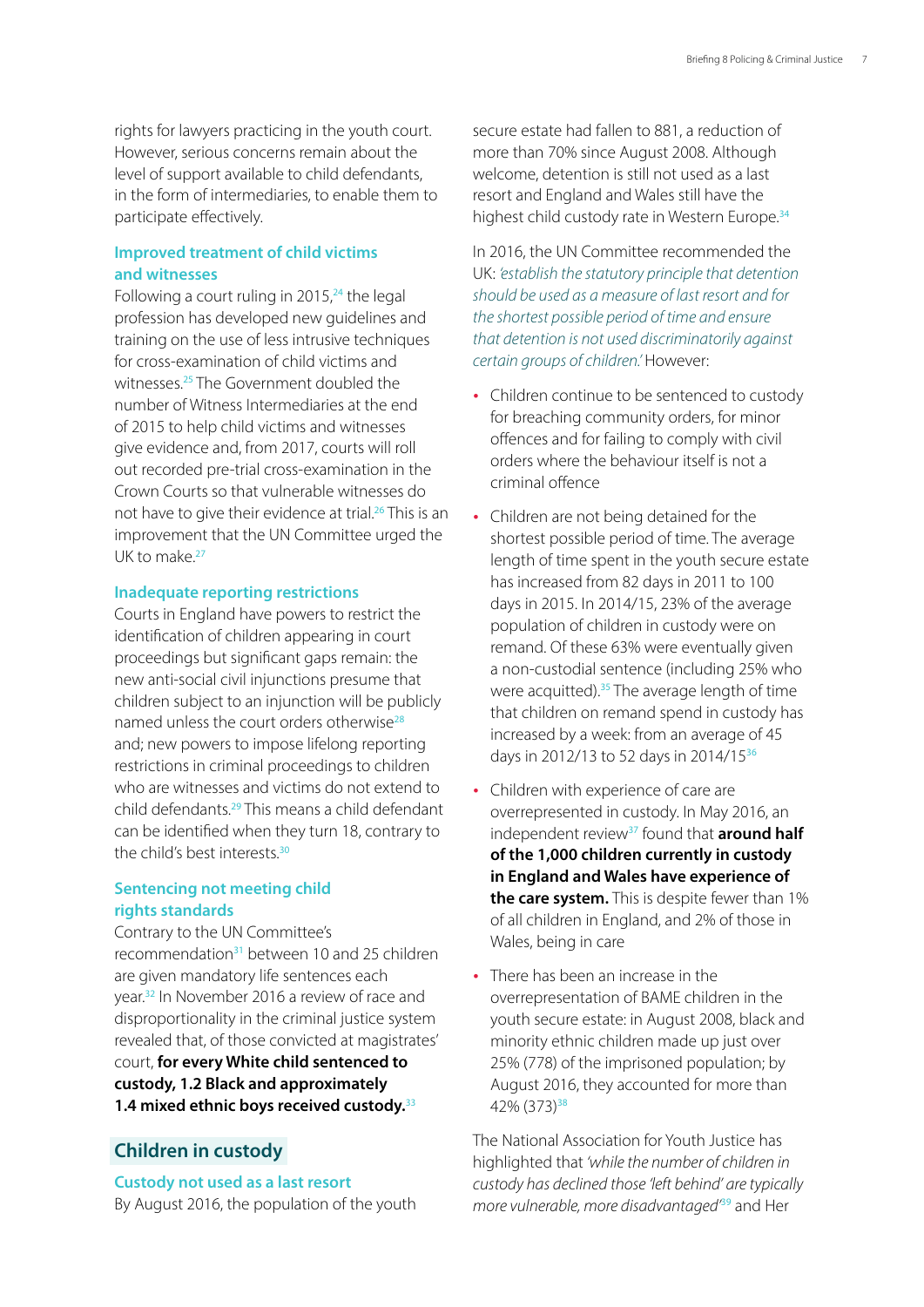# Between 2008 – 2016, the number of children in the secure estate fell by more than 70% (from 3,019 to 881)

At the same time the proportion of black and minority ethnic children increased from 25% to 42%



Majesty's Inspectorate of Prisons (HMIP) annual survey of children in custody for 2015/16 shows that of all children in Secure Training Centres (STCs) and Young Offender Institutions (YOIs):

- 20.5% said they had a disability
- 25% said they had emotional or mental health problems
- 33% said they had a problem with drugs when they first arrived
- $\cdot$  10% had children themselves<sup>40</sup>

#### **Poor conditions in custody**

#### **Contact with family and carers**

To facilitate visits, children should be in institutions as close as possible to their family (unless this is not in their best interests). The interim report of the Taylor review noted the fall in the number of children being held in custody has meant that children are now being held further from their homes, undermining resettlement efforts.<sup>41</sup> HMIP's most recent survey of children's experiences in custody found that while the majority of children (89%) in STCs reported that it was easy to keep in touch with family or carers, only half the children (51%) said they received a visit from their friends or carers at least once a week. **In YOIs only one in three boys (33%) had one or more visits from family or friends each week.**<sup>42</sup>

#### **Education**

Like all other children, children in custody have a right to education. The interim report of the Taylor review highlighted the importance of this and noted that while new education contracts should be ensuring 30 hours of education a week, children, on average, were only gaining access to 17 hours a week.<sup>43</sup>

In 2015/16, just over two-thirds (68%) of children in STCs told inspectors they had been able to learn skills for jobs they might want in the future and a similar number (66%) felt that the education they had received would help them on their release. However, despite the falling numbers of children in custody, **the proportion of boys in YOIs reporting that they were engaged in some form of education (76%) or vocational and skills training (11%) was lower**  in 2015/16 than in any previous reporting year since 2010/11.

#### **Safety**

The UN Committee recommended that the UK introduce automatic, independent and public reviews of any unexpected death or serious injury involving children in custody. Though there have not been deaths of children in custody since January 2012 (when 15 year old Alex Kelly and 17 year old Jake Hardy took their own lives), during 2015/16, official inspections of YOIs found significant failings in the areas of safety and activity; only one YOI was judged to be sufficiently safe. Inspectors found that for too many children in custody, violence, bullying and intimidation were a regular feature of life.<sup>44</sup>

Safety for children held in STCs has deteriorated. In 2016 a BBC Panorama programme<sup>45</sup> showed appalling mistreatment of children in G4S-run Medway STC. The Independent Improvement Board which followed found a lack of clarity around the purpose of STCs, and a culture within Medway that emphasised control and contract compliance rather than rehabilitation. The Board expressed concern over how the Youth Justice Board was managing its contracts with private providers and monitoring safeguarding.<sup>46</sup>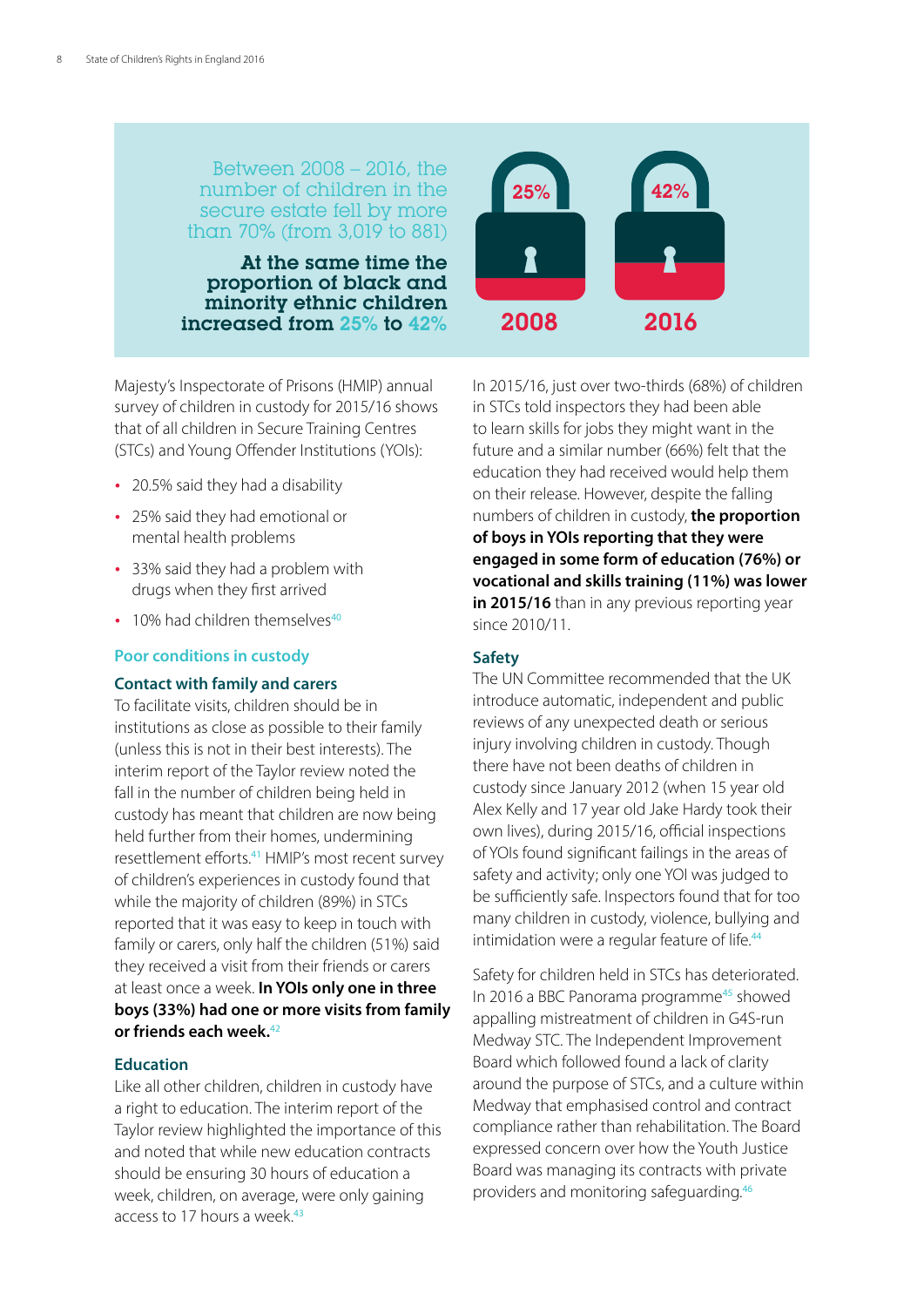# **Figure 2: Official statistics show the use of restraint, levels of assault and self-harming have risen over the last five years**



- Number of monthly physical restraints per 100 children in custody
- Number of monthly assaults per 100 children in custody Number of monthly self-harm episodes per 100 children in custody

Children's own experiences of custody reflect this unsafe environment. An HMIP survey found:

- 23% of children in STCs reported feeling unsafe at some point since their arrival and 31% reported being victimised by being shouted at through windows
- y **Nearly half (46%) of boys in YOIs said they had felt unsafe at their establishment at** some point - the highest figure HMIP has ever recorded<sup>47</sup>

#### **The use of force**

The UN Committee has been clear: *'Restraint or force can be used only when the child poses an imminent threat of injury to him or herself or others, and only when all other means of control have been exhausted'.*<sup>48</sup>

Following the deaths of two children in custody in 2004 after the use of restraint, a new system - Minimising and Managing Physical Restraint (MMPR) – was introduced, which focusses on de-escalation. In 2015, HMIP reviewed the implementation of the MMPR and, whilst improvements were noted, HMIP found work was needed to reduce the risk to children while being restrained.<sup>49</sup> The new system still includes techniques which involve the deliberate infliction of pain on children, and one technique – the head hold technique - which was considered dangerous by the independent panel which reviewed the system.<sup>50</sup> Staff are permitted to use force on children in custody in a broad range of

circumstances and, in YOIs, in order to maintain "good order and discipline".<sup>51</sup>

The HMIP 2015/16 survey found:

- Approximately a third of children (32%) in STCs reported being restrained since their arrival. More than two-fifths (45%) of boys reported being restrained while in YOIs
- Boys who had been restrained in YOIs were more likely to have been from a Black or minority ethnic background (57% compared with 37%); been in local authority care (43% compared with 32%); or been excluded from school (93% compared with 82%)<sup>53</sup>

# **Solitary confinement and isolation**

The UN Committee called for a prohibition on the use of solitary confinement, echoing calls by the UN Special Rapporteur on Torture<sup>54</sup>).

In 2015, the Children's Commissioner for England found the use of isolation is common for children in custody and one in three detained children will experience it at some point. Those who might be considered particularly vulnerable are more likely to be isolated:

- Children with a recorded disability are twothirds more likely to experience isolation as are children in care
- Children assessed as a "suicide risk" are almost 50% more likely to be separated from their peers
- y **Black and mixed race children are subject to isolation at three times the rate of their White peers**<sup>55</sup>

HMIP's survey found that in 2015/16:

- Almost half of children in STCs (48%) said they had been made to stay in their room away from the other children because of something they had done
- A quarter of boys in YOIs said they had spent a night in the segregation unit. Boys who had been to segregation were more likely to be from a BAME background and have been excluded from school<sup>56</sup>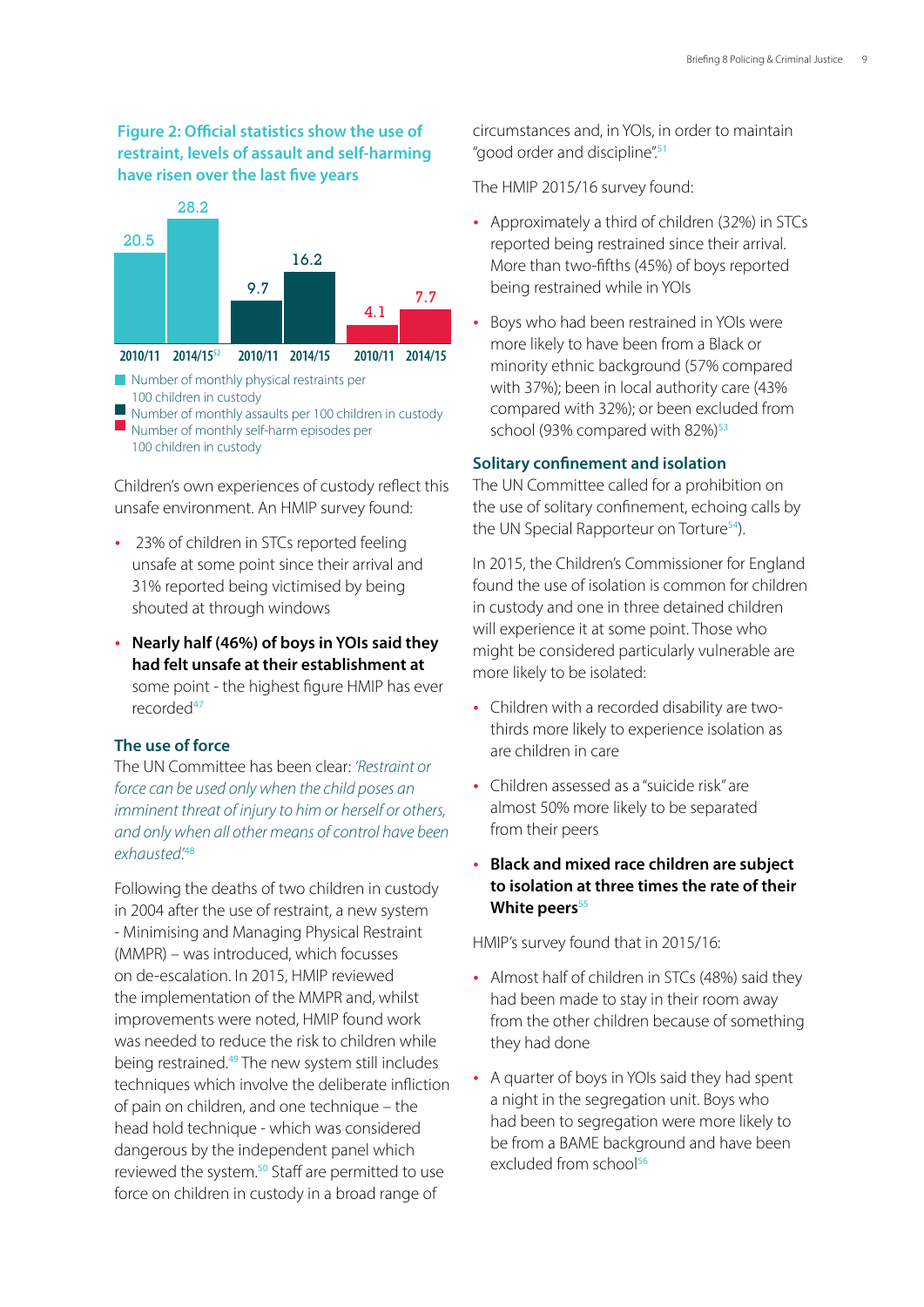# Recommendations

- **1.** Police forces should be required to collect the age of those they stop and search, and the Home Office annual review should assess the proportionality of age alongside other protected characteristics.
- **2.** The law should be changed so there is no "naming and shaming" of children in conflict with the law. The law should be changed: to include a presumption that the privacy of children involved in criminal proceedings will be protected; and to extend the power of the courts to protect the identity of child defendants after they reach the age of 18.
- **3.** The use of Taser on children should be eliminated. As an immediate and interim step the regulations, training, guidance and transparency around the use of Taser on children should be improved, including the regular publication of fully disaggregated national data on uses.
- **4.** The use of all harmful devices on children by police, including spit hoods, should be prohibited.
- **5.** The Home Office should require police forces to collect and publish data around the use of more intrusive searches. Children should not be subject to strip searching unless absolutely necessary, and then only in the presence of an appropriate adult.
- **6.** The number of health-based and alternative places of safety should be increased to ensure sufficient places are available and no child is detained in a police cell under mental health legislation.
- **7.** Overnight police detention should only be used as a last resort; and there should be sufficient local authority accommodation to ensure that no child spends the night in police cells.
- **8.** The Home Office should publish the concordat to improve the implementation of section 38(6) of PACE as soon as possible and review the impact on the numbers of children held in police custody after one year. All police forces and local authorities should be required to provide data to the Home

Office specifying the number of children who are detained post-charge that are not transferred to the care of the local authority.

- **9.** Section 104 of the Coroners and Justice Act 2009 should come into force as soon as practicable so that child defendants have the right to an intermediary in court where it is necessary for a fair trial.
- **10.** A statutory safeguard should be introduced to ensure that children are only detained as a last resort and for the shortest time possible. The threshold for the use of custodial sentences should be increased; imprisonment for breach of community orders and civil orders prohibited.
- **11.** The Ministry of Justice should take urgent action to address the increasing overrepresentation of BAME children in custody.
- **12.** The use of prison-like institutions (YOIs, STCs) should be ended for children and replaced with care-based homes. Where children do need to be detained, they should be placed in appropriate, care-based homes.
- **13.** Solitary confinement, or any conditions that amount to solitary confinement, should be abolished.
- **14.** Restraint against children should only be used when the child poses an imminent threat of injury to himself or others, and it should never be used to deliberately inflict pain. All methods of physical restraint for disciplinary and immigration purposes should be abolished.
- **15.** All institutional settings, whether run by the State or private organisations, should be open and transparent about their approaches to discipline and behaviour management.
- **16.** There should be an independent and public inquiry into the unexpected death of any child who is looked after or held in custody.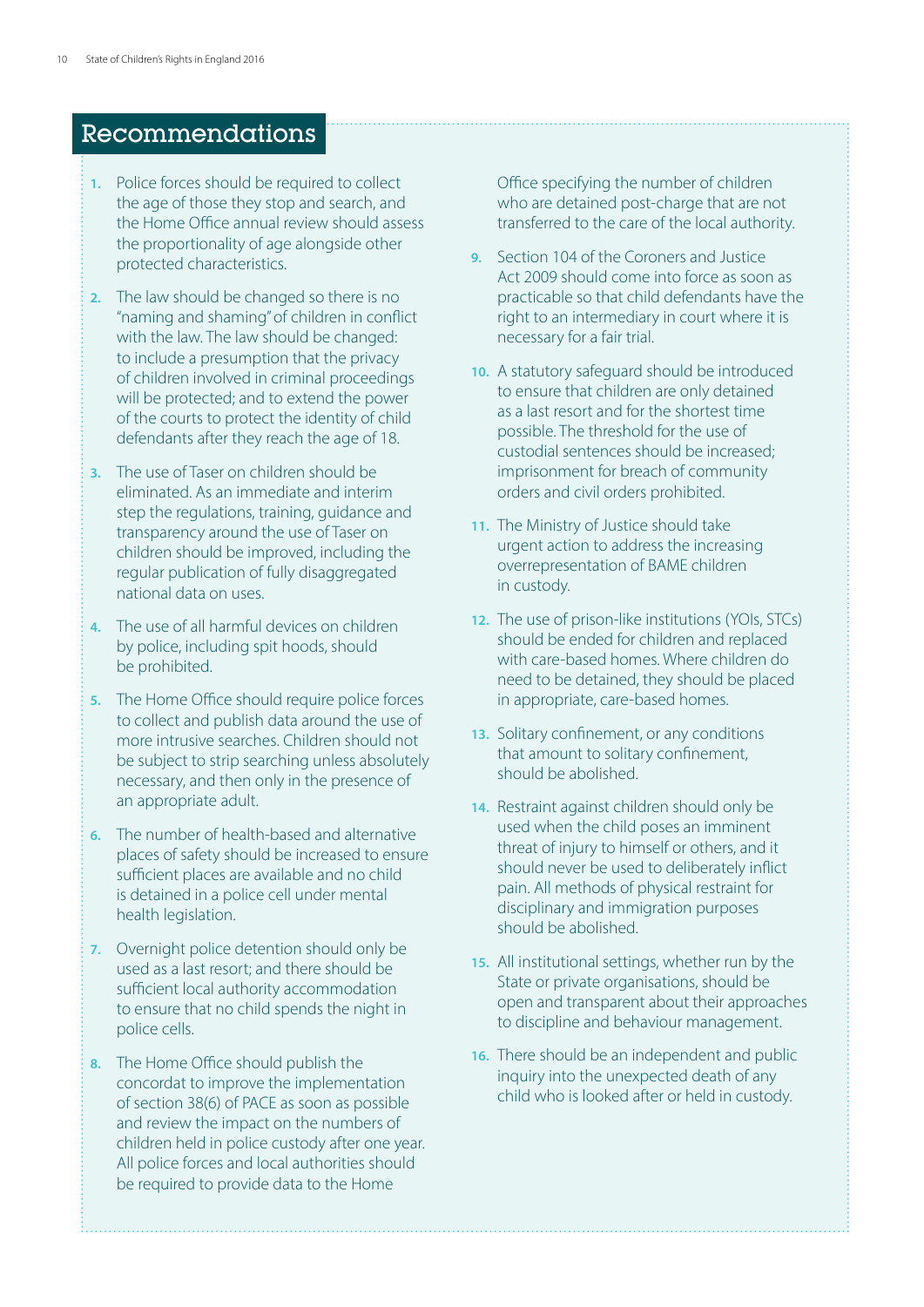# Endnotes

- 1. UN Committee on the Rights of the Child (2016) *Concluding observations on the fifth periodic report of the United Kingdom of Great Britain and Northern Ireland*
- 2. Children's Rights Alliance for England (2015) *Civil Society Alternative Report 2015 to the UN Committee - England*
- 3. Ministry of Justice (February 2016) *Review of the Youth Justice System: An interim report of emerging findings.*
- 4. National Police Chiefs Council (2015) *National Strategy for the Policing of Children and Young People*
- 5. Op cit 1
- 6. Howard League for Penal Reform (2016) *Child arrests in England and Wales: research briefing*
- 7. Youth Justice Board/Ministry of Justice (2016) *Youth justice statistics for England and Wales 2014/15*
- 8. Op cit 8
- 9. Op cit 1
- 10. LASPO also introduced conditional cautions, allowing the attachment of conditions which, if breached, may result in prosecution for the original offence (LASPO, s. 138 and Crime and Disorder Act 1998, s. 66A as amended). The conditional caution will form part of the child's criminal record and may have to be disclosed, for example, to future employers undermining a child's chance of rehabilitation.
- 11. NPCC collated data available via: [www.npcc.police.uk/](http://www.npcc.police.uk/documents/S136%20Data%202015%2016.pdf) [documents/S136%20Data%202015%2016.pdf](http://www.npcc.police.uk/documents/S136%20Data%202015%2016.pdf) [last accessed: 17/11/2016]
- 12. The Government has stated: *'children aged 10 are able to differentiate between bad behaviour and serious wrongdoing and it is right that they should be held accountable for their actions'* HM Government (2014) *The fifth periodic report to the UN Committee on the Rights of the Child*
- 13. Op cit 1
- 14. Her Majesty's Inspectorate of Constabulary (2015) *Stop and search powers 2: are the police using them effectively and fairly?*
- 15. Op cit 1
- 16. UN Committee Against Torture (2013) *Concluding observations on the fifth periodic report of the United Kingdom*
- 17. BBC News (30 January 2016) 'Child, eight, held overnight in custody'
- 18. Just for Kids Law (25 July 2016) 'Legal action as part of a campaign by Just for Kids Law prompts Islington Council into urgent review of children held in police cells overnight in the borough' Press Release
- 19. The Independent Police Complaints Commission investigated the death of Jonathan Pluck (in Cambridgeshire in 2009) and is still investigating the death of Terry Smith (in Surrey in November 2013).
- 20. BBC News (17 November 2016) 'Met to launch smaller spit hood pilot scheme'
- 21. Lord Carlile of Berriew, Chair, and others (2014) *Independent Parliamentarians' Inquiry into the Operation and Effectiveness of the Youth Court.* National Children's Bureau
- 22. Solicitors Regulation Authority (2016) *Youth court advocacy toolkit*
- 23. Youth Justice Legal Centre (1 November 2016) Press Release
- 24. R v Sandor Jonas [2015] EWCA Crim 562
- 25. Bowcott, O. (14 November 2016) 'New guidelines issued on questioning of vulnerable witnesses in court' *The Guardian*
- 26. House of Commons written answer (10 November 2016) C51605
- 27. Op cit 1
- 28. By dis-applying the Children and Young Persons Act 1933, s. 49. See Anti-Social Behaviour, Policing and Crime Act 2014, s. 17
- 29. Criminal Justice and Courts Act 2015, s. 78
- 30. *See R (on the application of JC) v Central Criminal Court* [2014] EWHC 1041 (Admin)
- 31. UN Committee on the Rights of the Child (2007) *General comment on children's rights in juvenile justice*
- 32. Bateman, T (2015) 'Youth Justice News' *Youth Justice 15*(3): 294- 305
- 33. Ministry of Justice (November 2016) *Black, Asian and Minority Ethnic disproportionality in the Criminal Justice System in England and Wales*
- 34. See House of Commons Justice Committee (2013) *Youth Justice: Seventh Report 2012-13,* and the Howard League for Penal Reform (2013) *Submission to the UN Committee Against Torture and Other Cruel, Inhuman or Degrading Treatment or Punishment: 5th Periodic Review of the United Kingdom of Great Britain and Northern Ireland*
- 35. Op Cit 7
- 36. Op Cit 7
- 37. Prison Reform Trust (2016) *In Care, Out of Trouble: Report of an independent review chaired by Lord Laming*
- 38. Youth Justice Board/Ministry of Justice (2016) *Monthly youth custody report October 2016: England and Wales.*
- 39. Bateman, T (2016) *NAYJ Briefing: The state of youth custody*
- 40. Her Majesty's Inspectorate of Prisons (2016) *Children in custody 2015-16: an analysis of 12-18 year olds' perceptions of their experiences in STCs and YOIs*
- 41. Op cit 3
- 42. Op cit 40
- 43. Op Cit 3
- 44. HMIP (2016) *Annual Report 2015-16*
- 45. BBC Panorama (20 January 2016) 'Teenage Prison Abuse Exposed'
- 46. Source: [https://www.gov.uk/government/uploads/system/](https://www.gov.uk/government/uploads/system/uploads/attachment_data/file/523167/medway-report.pdf) [uploads/attachment\\_data/file/523167/medway-report.pdf](https://www.gov.uk/government/uploads/system/uploads/attachment_data/file/523167/medway-report.pdf) [accessed 16/11/2016]
- 47. Op cit 40
- 48. Op cit 31
- 49. HM Inspectorate of Prisons (2015) *Behaviour management and restraint of children in custody: A review of the early implementation of MMPR*
- 50. Restraint Advisory Board (2011) *Assessment of Minimising and Managing Physical Restraint for children in the secure estate*
- 51. See further Howard League (2016) *The Carlile Inquiry 10 years on: the use of restraint, solitary confinement and strip-searching on children*
- 52. Op Cit 7
- 53. Op cit 40
- 54. Special Rapporteur on Torture (2011) Interim report of the Special Rapporteur of the Human Rights Council on torture and other cruel, inhumane or degrading treatment. A/66/268
- 55. Children's Commissioner for England (2015) *Unlocking potential: a study of the isolation of children in custody in England*
- 56. Op cit 40